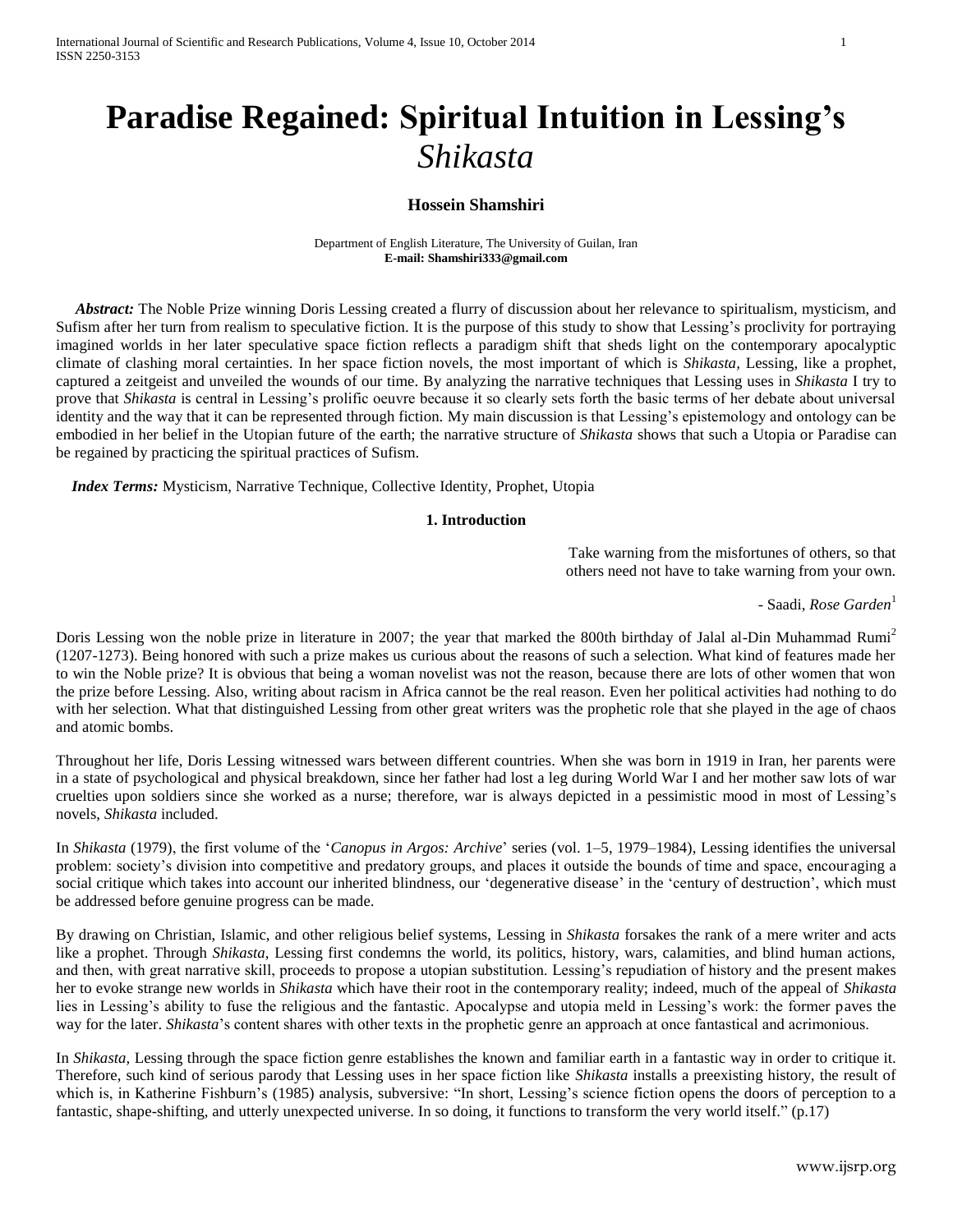In this paper, by analyzing the narrative techniques in *Shikasta*, I try to prove that Lessing's retreat from her early social realistic and political novels into a Sufi realm in *Shikasta* is a retreat with artistic and religious implications. Because Lessing tries to play the role of a prophet for mankind she presumes to speak to us with divine or inspired guidance. Therefore, the reader is expected not only to interpret, understand, foretell, or engage sympathetically when reading *Shikasta*, but also to be convinced and be moved to convert to Lessing's religion, a religion that its aim is to get ride of all the differences and to get united. By depicting a utopian future without politics and minor controversies at the end of the novel, Lessing is trying to eliminate those cantankerous human beings who engage with and against one another in history. Through *Shikasta*, Lessing yearns for unity and cannot abide the human diversity of purposes and she suggests that all conflicts and dissensions lead inevitably to creating an enmity which turns earth into a dystopia. All those who cannot respond to the spiritual solution that Lessing creates in the world of *Shikasta* are compared to those poor fools who laughed as Noah built his ark.

## **2. Narrative Technique in** *Shikasta*

Doris Lessing's works display a tremendous versatility and cover a wide range of themes; she has written both realistic and space fiction novels. In her novels, Lessing represents the range of themes and concerns that stem from her experiential life and imagination. By turning to scientific fiction and space fiction in *Shikasta*, Lessing tries to push the boundaries of her early realist novels in order to give us a glimpse of the future. Lessing also tries to address the problems of her day and to introduce new ways of looking at those problems. Roberta Rubenstein (1979) about the worth of Lessing's later works says: "Her [Lessing's] efforts to break through not only the intellectual blinders to perception and knowledge, and conventional assumptions concerning the nature of reality itself, but also the limitations of verbal expression, should assure her stature as one of the major, unique and visionary writers of our time" (p.256).

Mona Knapp in *Doris Lessing* (1984) approves the shift in Lessing's style and narrative and explains that this shift in technique coincides with Lessing's studies in Sufism (p.14-17); indeed, Lessing's aim at finding solutions to the problems that mankind faces in the twentieth century made her change both her worldview and her narrative technique. This commitment to change her worldview is what Lee R. Edwards, in *Psyche as Hero: Female Heroism and Fictional Form* (1984), sees as the root of Lessing's shift in technique: "The realistic novel, with its commitment to logic, causality, and rationality, was gradually strained beyond containment by Lessing's developing awareness that these commitments worked against the solutions she was beginning to define. The new wine threatened the old bottles." (p.272)

The change in theme necessitates a change in the form and narrative technique; as Lessing's concerns have changed, her narrative techniques also changed. Lessing in her review of Idris Shah<sup>3</sup>, her Sufi master, "*What Looks Like an Egg and Is an Egg?*" from the New York Times Book Review (May 7, 1972) points out that: "The Sufis themselves seldom conceal that they are concerned with presentation and effectiveness, not indoctrination. Hence their writings are abundant with phrases like 'The colour of the wine is the same as the color of the bottle'" (p.149); that is, one cannot separate the message from the form in which it comes. This would seem to have a direct bearing on the narrative changes which take place in Lessing's *Shikasta*, the best manifestation of Lessing's Sufi ideology. Elizabeth Maslen in her "*Narrators and Readers in Three Novels*" (1986) suggests that Lessing's tendency to write in different genres and in different narrative techniques is the best ways to engage the readers; that Lessing "uses a variety of narrative voices to demonstrate linguistic traps, to exploit them, or to probe them. In her later works she makes ever increasing demands on her readers to work out for themselves what her narrative voices are up to." (p.4)

In *Shikasta,* Lessing uses lots of unfamiliar narrative techniques to engage the readers not only with the form, but more importantly, with the content. With Lessing's obvious concern for mankind's future, it seems appropriate that she should attempt to engage her readers in a more direct way when she comes to discussing the breakdown, and the possible future, of our society. It might have been because of this that Lessing in *Shikasta* becomes more daring in her narrative challenges to her readers. But surely the essence of Sufism must have interested Lessing because it addressed problems with which she was already concerned. So far, it is clear that the language of *Shikasta*, perhaps more than any of the Lessing's early novels, reflects the ideologies behind it; it is constructed both of the language of religion and of art. Based on Knapp and Maslen, we can conclude that Lessing's ideological and artistic attitudes shape the form and content of *Shikasta* in important ways.

Nancy Hardin (2003), while praising the fantastic realms of Lessing's later novels argues that Lessing's mystical fantastic novels, *Shikasta* included, are the locus of a saving vision that will teach us to "break out and away from contemporary conditioning" so that "we can awaken from the roles to which we have been so skillfully programmed" (pp. 324, 325). The purpose of creating such an alternative critical fictional world, Nancy Walker (1990) adds, is for getting ride of the conventional novel writing: "In order to free themselves from the 'love story', some writers, such as Doris Lessing… have used the mode of speculative fiction to propose full blown alternative worlds-whether utopian or dystopian."

Lessing's narrative technique in *Shikasta*, her use of diaries, reports, notes, self-containing titles, preface, and other extra fictional structures as Susan Lanser states in *The Narrative Act: Points of View in Prose Fiction* (1981) have a number of uses to the author, among which are "to establish rapport with the audience; … to clarify the (real or ostensible) purpose of the text; to establish the relationship between the story and history." (p.125) Moreover, "because the extra-fictional voice carries the ontological status of history, it conventionally serves as the ultimate textual authority. All other voices that the text creates are subordinate to it." (p.128). It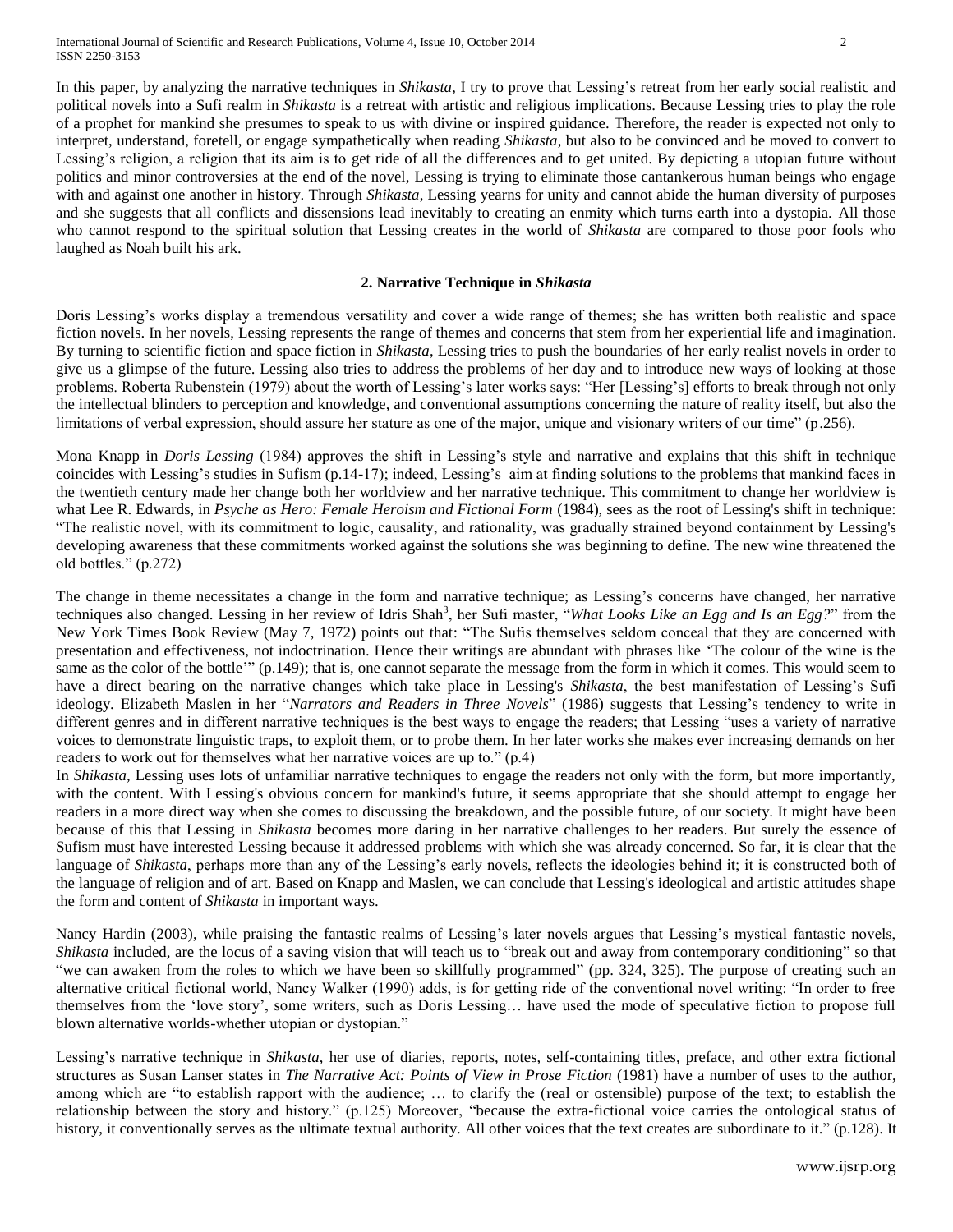is obvious that such extra-fictional structures help Lessing to become a faithful 'messenger' and disappear from all levels of the text and the text itself conveys the message; therefore, the text addresses the readers directly. As Wallace Martin in *Recent Theories of Narrative* (1986) says, the disappearance of the author from the text and the "the appearance of problematic and fragmentary narratives" in the text force the readers "to participate in the production as well as the interpretation of texts." (p.157)

At the same time as Lessing is introducing these meta-fictional elements like self-contained titles, diaries, notes, and reports into her work, she also intersperses her fiction with such a quantity of verifiable facts of mankind's history from creation to the twentieth century that we are tempted to read the novel as a documentary of the breakdown of western civilization. The most striking attribute of the prophetic text of *Shikasta* is that it leaves the reader floating out of frame; it relies heavily on unconventional techniques. Presented with a world resembling in many parts like that of our familiar earth, the reader begins to settle into a realistic frame; however, no sooner is he settled there than he is presented with a mystic dimension in which the laws of time and space go beyond those that the reader is familiar with. Throughout the novel, Lessing shifts frequently between these two incompatible universes. As soon as the reader finds a similarity between the real world and that of *Shikasta*, he is shocked by a fantastic or mystical event.

This shift between the real world and scientific and fantastic world is very effective in making the reader aware of the shortcomings of the real world in comparison to that of the ideal one. By symbolizing the prophetic relation of the ideal world to that of the fallen *Shikasta*, Lessing sets the standards against which the real world can be measured. In this movement from the real world, the material world, to that of the world of imagination, fantasy, and vision, Lessing moves from Marx to Jung, while at the same time applying her Eastern spiritual vision of Sufism; thus, the primary world of the novel is materialistic; the secondary is purely mental and spiritual. The account of Lessing's spiritual journey through history in *Shikasta* resonates with classical archetypes and allusions as well as transcendental intimations of mystical experiences. Ruth Whittaker (1988) notes Lessing's use of "the fantastic, the mystic, the archetypal and the symbolic, not merely as literary devices to alert us to the paucity of realism, but because she genuinely needs those modes of expression to convey her experience of another dimension than that of the everyday world" (p.76).

Point of view in *Shikasta* is constantly shifting from one emissary to the other. After having been immersed in Johor's reports for a time, we leave them behind in the second internal text of this novel, which comes in the form of Rachel's diaries about *Shikasta*'s problems. Lessing, for conveying her Sufi ideas creates different kinds of characters in *Shikasta* who have different spiritual understanding. In *Shikasta* we have different characters that play different roles; some play major roles in the novel and others are stock characters that just help develop the plot of the story. As Phelan (2008) puts it, we can observe three types of characters in a novel: representational characters, superficial characters, and foundational characters. In *Shikasta*, there are superficial characters that are used to develop the plot of the story and they do not change through the story, most of the unnamed characters in *Shikasta* are of this type; and there are representational or dramatic characters who are more active and hold different characteristics that the writer attributes to them; Rachel is of the second type. Still, there is a third level of characters that are the foundation and basis of the whole novel. In *Shikasta* Johor is such a main character that is an impeccable representative of a Sufi and who stands for the ideal Sufi that Lessing has in her mind.

The main characters like Johor act in a way that not only convey the main ideas that Lessing has in mind, but also invite the readers to participate in the different experiences that the main character acquires. The mere personality of such character is of no importance for a Sufi like Lessing, but the ideas that they represent are of value. Lessing's move toward space fiction shows that she is not very interested in the dramatic role of the characters and the characters for her are like prototypes that convey different key ideas. Through Johor we find out about the difficult life on earth and through his symbolic actions we find about our different dimensions as human being. Johor as a messenger and prophet in *Shikasta* tries to show the people of earth the right way through salvation and warns them of the different problems that they may have. He warns us to study the past and to plan our future based on not only logic but also faith.

To conclude, according to Hinchman and Hinchman (2001) there are two different types of narrative. The one that views narrative as a means to create "order out of chaos, i.e. out of a manifold of disordered impressions, sensations, memories, and inner states" (p.19); the other school views it as representing a "pre-narrative identity that is already there 'in itself'" (p.19). Lessing's narrative in *Shikasta*  belongs to both types of narratives; because Lessing believes that mankind has a utopian past and a true identity that is there but which is forgotten and by applying the spiritual belief system of Sufism, Lessing, in a prophetic act, tries to regain such a lost paradise and to create order out of chaos. Therefore, a permanent revision of the religious texts and a permanent insight into the past of the planet earth in needed for recreating and rewriting the present in terms of one's own ideology. Through S*hikasta*, Lessing, by delving into the realms of imagination and knowledge, tries to put order in the chaotic condition of both her thoughts and that of the actual earth which she lives on; doing this, she comes out with both an external artistic product called *Shikasta* and an internal spiritual peace in the way of a true Sufi.

# **3. Sufism as Religion and Art**

The relationship between Sufism and literary style, both in the history of all religions and in the comparative literature around the world, is a new artistic trend. Every kind of study about Sufism and Literature make us to think about the way they are related. The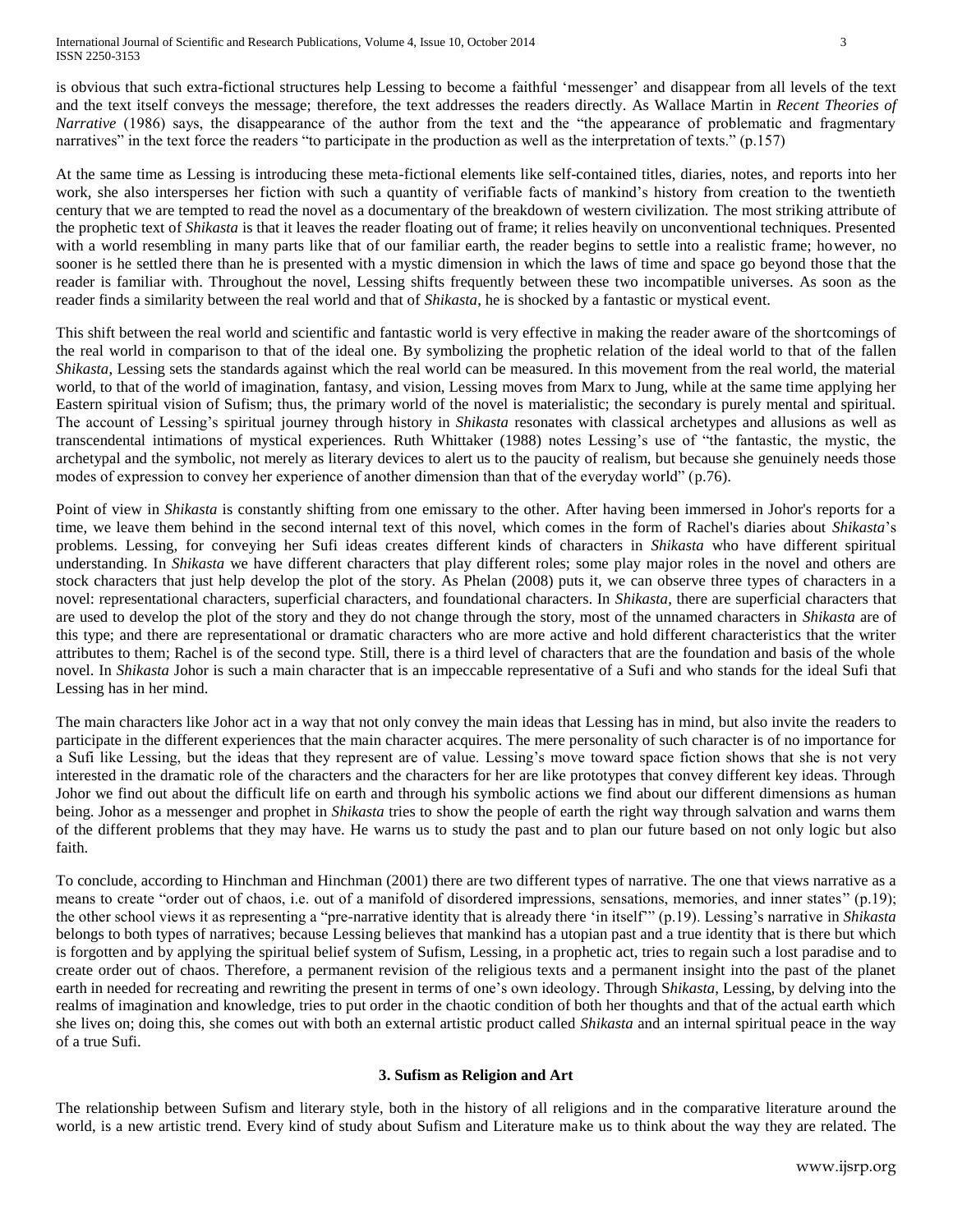International Journal of Scientific and Research Publications, Volume 4, Issue 10, October 2014 4 ISSN 2250-3153

key to such a question is in Sufism's tendency toward spiritualism, mysticism and symbol which makes Sufism related to the fantastic world of fiction.

Lessing's effort to create a spiritual world in *Shikasta* has its precedent in prophet-writers like Milton, Blake, and W.B. Yeats. Yeats was interested in spiritualism throughout his life. He tried to create a religion of his own and he found it in 1880s and 1890s in an organization that he called Order of the Golden Dawn. As Yeasts says, spiritualism for him was not just a hobby and it was his way of life: "the mystical life is the centre of all that I do and all that I think and all that I write" (Ellmann, 1948, p.94). Like Lessing, Yeats believed in the idea of progress and he believed that by purification and cultivation of the will and aided by secret knowledge, one can ascend by gradual steps to oneness with the divine. As can be observed Yeats' and Lessing's works share basic concepts with Sufism.

Everybody who reads Lessing's *Shikasta* finds the same elements that one can find in the Sufi stories and the same kind of "intuition", in Hardin's (2003) word, can be found both in Lessing and other Sufi stories (p.319). Beside different structural layers, a Sufi story, as it may move through different times and different places, acquires deeper layers of meaning. It is because of this multidimensional characteristic of the Sufi stories that as we go on reading we find out it more complicated and with a lot of layers to be discovered. Lessing says that such kinds of Sufi stories are like "Chinese boxes" (A. Shah, 2009, p.11); a story opens into another one and the reader gets lost in the complex net of different stories. The purpose of such kind of stories, as Lessing says, is not only entertainment; they also serve for making the reader aware of an important meaning.

Lessing's *Shikasta* is a sacred Sufi work that invites us to participate in a new way of *being* in the world that actualizes freedom and justice. It shows us what is really possible, what we can actually achieve with perseverance and effort; and what is possible, in turn, can become an object of passionate utopian hope. But *Shikasta*'s proclamation will remain forever mute if we fail to appropriate it *imaginatively*. Thus in Johor's anguished cry, we hear Lessing's claim that the real cause of human impoverishment is not so much sin, in the traditional sense, as atrophied imagination, a figurative hardness of hearing that deafens civilization after civilization to the very words that can breathe life into spiritual deserts:

They [men] did not dream of Utopias in the future: their imaginations were not tuned to the future at all, unlike those of previous revolutionaries or religionists: it was not that "next year, or in the next decade, or next century, we create paradise on earth..." only, "*This* is what you are like." When this hypocritical, lying, miserably stupid system was done away with, then everyone would be able to see... (*Shikasta*, pp.158, 159)

The Sufi stories like *Shikasta* try to make a change in the ontology of the readers and help them to observe the multidimensional aspects of life. Sufi stories have no central point and they invite their own readers to go beyond the logical ways of solving a problem. Ornstein (2006) suggests that the Sufi stories show the readers ways not yet taken; some of them include "patterns" (p.18) that the reader can understand difficult problems if he follows such patters; and some are like impulses that make the conventional mind familiar with strange and bizarre worlds. In *Shikasta* we can observe easily the way that Lessing violates the conventions of the common stories by creating alien and strange worlds and this creation makes the conventional reader change the way of reading and become more active through the process of reading.

# **4. Individualistic Identity vs. Collective Identity**

Lessing's special narrative in *Shikasta* helps us understand and review the past historical events on earth and to analyze them in the light of new ideas that Lessing tries to teach us. Understanding what we are now unavoidably involves the recollection of the past; thus, the temporal dimension of existence is significant in terms of understanding the universal identity that we have now at the present moment. The temporal dimension of human existence is fully conveyed in *Shikasta* by Lessing's narration of the history of mankind from the creation to its hopeful future. The search for a viable universal identity in *Shikasta*, inevitably, involves narrating the past and relating it to the present conditions to find out the shortcomings and the solution.

In *Shikasta* the universal identity emerges from the narrative and the reader's spiritual and psychic journey into the history of mankind can be considered as various versions of experiencing this identity. It is exactly this mode of individual self exploration from the part of every reader that makes them aware of a universal whole and they, guided by the logic of the text and the different turns of the narrative, move toward the universal identity that the writer prepares them to move toward. Thus, Lessing believes that individual's salvation depends on that of the society one lives in. The free will might give us the impression that we can construct ourselves however we wish, but we have to bear in mind that "the story of one's individual life depends on the larger stories of the community to which one belongs" (Hinchman&Hinchman, 2001, p.24).

David Carr (2001), in "Narrative and the real world: An argument for continuity", attempts to prove that the above utterance about the relation of individual and community is accurate. He uses Husserl's theory which claims that we cannot view anything as happening in the present without intertwining it with the past and the future (p.11). According to this theory, the manner in which we view our life is by "explicitly consult[ing] past experiences, envisag[ing] the future, and view[ing] the present as a passage between the two" (p.12). This shows that our actions have a "means-end structure" which is similar to that of the "beginning-middle-end" structure of narrative. In *Shikasta,* Lessing tries to create a collective identity by first giving a short history of the utopian past of mankind, and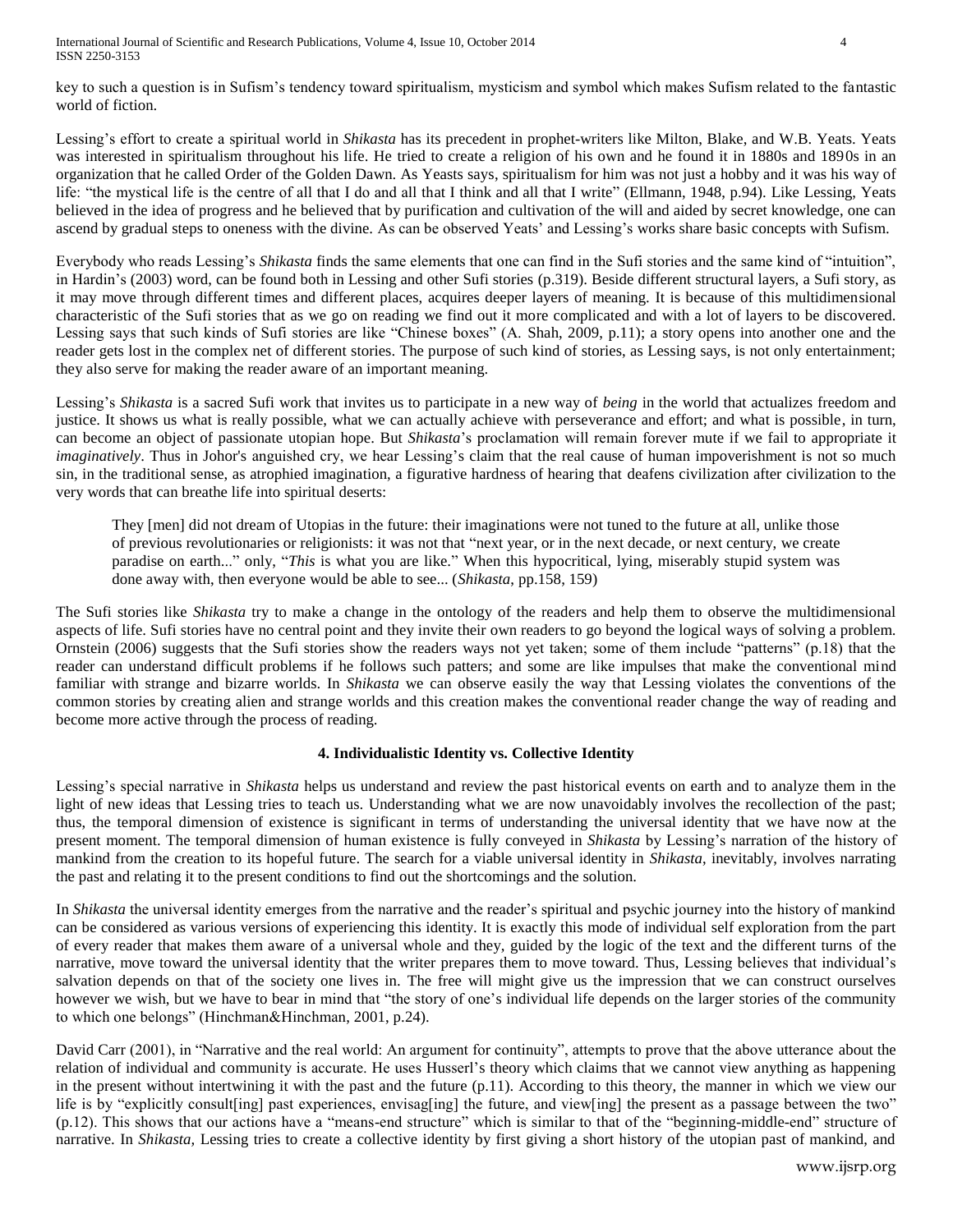then describing our present situation on earth and prophesying a utopian future that can be created by feeling a sense of responsibility toward each other and by creating a collective identity.

Since identity is said to be constructed through narrative, and that in different narratives we could encounter different types of identities, Lessing creates a special narrative in order to establish a universal and collective identity. Lessing chooses some of the most important real events in the mankind's history, like the life in heaven, the Fall, Noah's flood, the first and second World Wars, the Cold War and lots of other important events in the history of the earth, to give her narration a coherence and to give a general picture of the world from the beginning to the present moment; Lessing does so because one of the ways to create order and coherence in life writing is by analyzing "causal connections", i.e., the significant experiences that mark the growth of one's individual or that of a community. Jennifer L. Pals (2006) uses this theory in order to analyze the manner in which people construct narratives about their past experiences and their relations to the society they live in by drawing upon the most important events or circumstances in their lives and that of the world around them, and interpreting the manner in which these have shaped them into individuals they are at the moment of recounting these experiences: "One of the advantages of thinking of the formation of causal connections as an interpretative strategy for creating coherence within the life story is that it shifts our conceptualization of coherence toward the idea that it is something we continually try to do as we construct our life stories – an interpretative act of self-making and away from the idea that coherence is a static characteristic that the life story as a whole does or does not possess" (ibid, p.177).

A reader, for analyzing the relationship between the important events that Lessing narrates in *Shikasta*, first should find such key events and then interpret them in order to find out the general pattern and the general goal that they pursue. To elaborate more on this point, then, the analysis of 'causal connections' is divided into three phases: first, we have to find the causal connections in the narrative of *Shikasta* "in which the narrator spontaneously and explicitly interprets an aspect of the past experience, broadly defined (e.g. relationships, life stages etc.) as having enduring causal meaning in relation to an aspect of the self or identity" (ibid, p.179). The second phase involves looking into the nature of the experiences, then evaluating the importance of those experiences in developing a specific identity of the individual or the society. The third phase involves "identifying patterns of self making across multiple causal connections within a person's life story" (Pals, 2000, p.180) and those of the society.

The individual's relationship with the collective is always Lessing's concern in her novels, though she presents the subject as always struggling to find a balance between their own needs and those of the collective. Many critics emphasize the dialogic logic of Lessing's work, her preoccupation with the relation of self and others, individual and collective, inner and outer worlds. Betsy Draine (1983) explains that in the dialectic of the individual and the collective, "Lessing is fascinated with the dynamics of this relation and with the evolution of human consciousness through this dynamic" (p.13).

In *After the 'Thirties: the Novel in Britain and its Future*, Jack Lindsay (1956) mentions that "human unity" becomes possible only when "man holds the universe in his hands," and it is therefore necessary to create "a new consciousness" to "see each separate aspect in relation to the whole—and the whole is the whole of human life in its struggle, its unity with the whole of nature" (82-84). But the question is how to arrive at a dialogic relation between self and collective through the dialectical transformation of both sides. Lessing invents a new kind of 'collectivist protagonist' that reflects a more relational subjectivity, as opposed to a purely autonomous or independent individuality. The allegory at the end is a way for the individual to realize the unconscious collective through the mythic relationship. Lessing's adoption of Sufism is one of the most important elements in her allegories in order to search for spiritual breakthrough, otherwise difficult to obtain in a world largely conceived in materialist terms. The evidence of Sufism in many of Lessing's works, *The Four-Gated City*, *The Memoirs of a Survivor*, *Briefing for a Descent into Hell*, and *Shikasta*, all suggest Lessing's prophetic ambition to surpass the limitations of an exclusively individualistic world toward a collective consciousness and unity; as Lessing proposes that the responsibility of the writer is to fill the gap "between the public and the private conscience" (*SPV*, 1956, p.11).

# **5. Lessing's Alchemy: Dialogue among Civilizations**

As was discussed in the previous section, Lessing's stress on the prophetic capacity of her fiction reveals its timely engagement with real problems in her society and her deployment of a nonrealistic narrative for such a kind of projection shows her desire for a true and possible globalization. Therefore, she can be considered not only as a successful experimental novelist but as a prophet of globalization searching for a unified identity. Also, Lessing's use of the Eastern Sufi belief system in a Western literary style makes her like an eastern messenger in the west that tries to establish a dialogue among different civilizations.

Galin (1997) believes that when we try to evaluate Lessing as the "eastern messenger in the west" we should pay attention to the "western literary conventions" trough which Lessing tries to convey her Sufi ideas to her western readers. For such a purpose Lessing uses the science fiction, psychology, and spiritualism in *Shikasta*. Lessing, more than any writer or philosopher, finds the way to unify the east and the west in Sufism.

As was mentioned above, Sufism makes a connection between religion and literature, and between the spiritual and the material. Thus, because of the appealing aesthetic nature that Sufism has among other religions, it is regarded as a bridge between the east and the west. More importantly, Sufism is a combination of science and poetry, religion and philosophy, art and divinity, and materialism and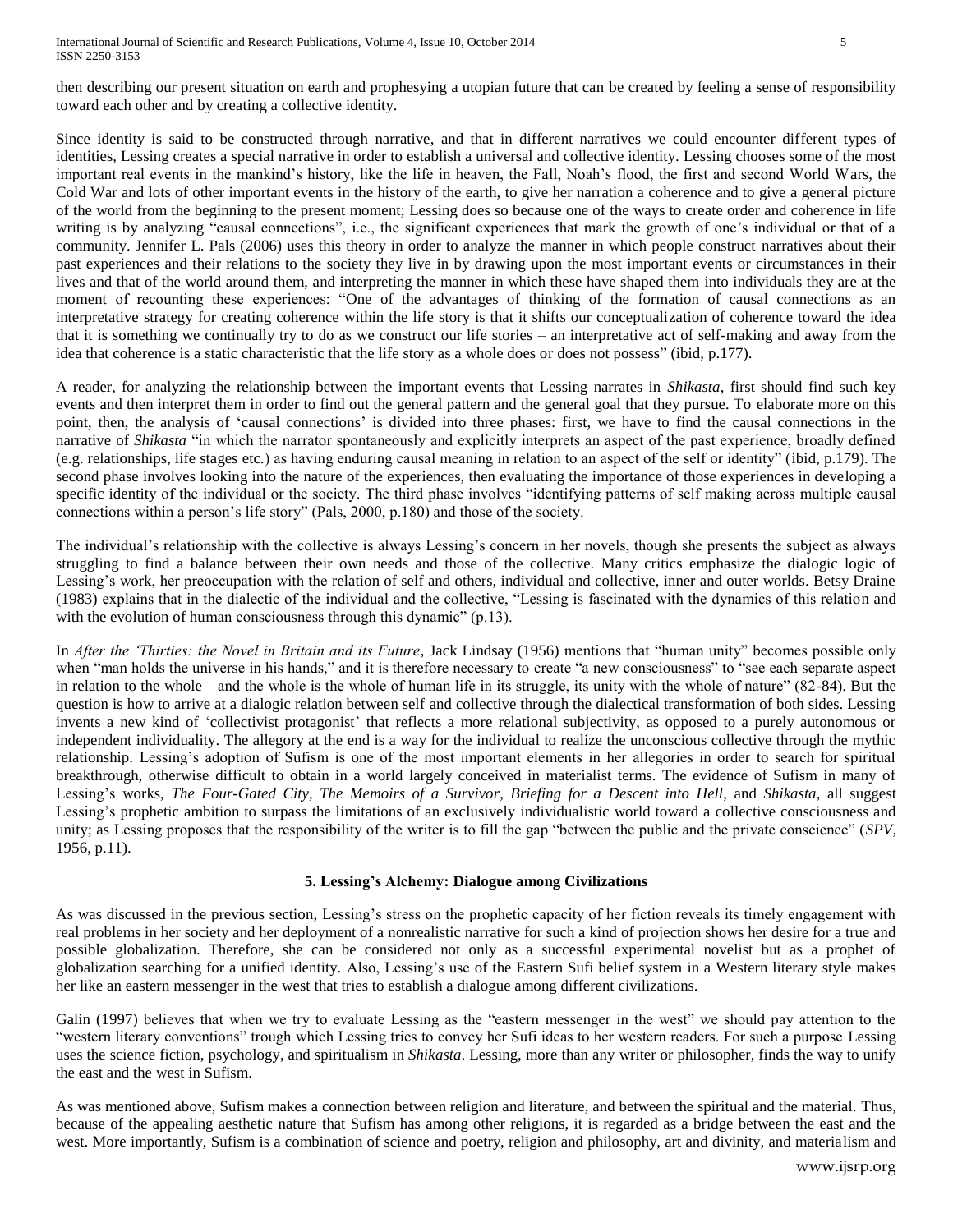spirituality. Sufism can be regarded as being not only religious, but also artistic and literary. For this reason, the Sufi always is interested in combining literary style of the west with the spiritual stories of the east in a creative way.

Lessing's belief in a possible unity between east and west is revolutionary in its own; she speaks in a time when anti eastern ideas dominate west and "clash of civilizations" and "death of God" are proposed as a solution to mankind's problems. Against such hostile ideas, Lessing's Sufism links all nations and individuals through creating a spiritual system of thought. Her cosmic totality is like the German Romantics whose dream was creating an "organic national community". They stressed the "oneness of all things" and they believed in an ontological unity of man's nature which was spoilt by the modern civilization. (Hitler, 1975, P.51)

Lessing suggests that globalization without applying any divine outlook is an engine of disintegration. Without finding a unifying spiritual identity an eternal peace is impossible and turning the world into a globalized utopia is just a dream. Samuel Huntington (1996) recommends the westerners to forget their "universalists pretentions" and their effort toward globalization. Such kind of hopelessness is because of secularization; Lessing fully understands the conditions and the different views and still she thinks there is a way out of the chaos, a spiritual one.

In *Shikasta*, Lessing shapes the eastern ideas of Sufism a new form by applying them to western issues. The result is a two directional and recursive model that unites the east and the west and all human being. Instead of treating the eastern subject of Sufism and the western problems monolithically, Lessing posits a mutual relationship in which both sides are changed by their interaction. Lessing's goal is to account for the dynamic and open-ended nature of cultural interaction as opposed to essentially static formulation of those in the west or east. Although applying the spiritual ideas of Sufism to the rigid and materialistic world of the west seems impossible, Lessing believes that the beliefs and cultures are like meandering streams that can confluence and spread everywhere.

The geopolitical identity of *Shikasta* epitomizes the mutual relationship of the west and the east. In its dynamism, the utopian world that Lessing tries to create at the end of the novel is a process of re-inscription and re-interpretation of the concepts shared among all mankind whose notion of identity is homogeneous and collective. This kind of globalization, for Lessing, contains a positive dimension which can potentially oppose the twin dangers of mere ideology or utopia. The collective identity that is fictionalized in *Shikasta* is a fluid and trans-national identity which is a relation among the network of differences. By rejecting the absolutes of the different political groups and different extreme separatist opinions, Lessing finds a way for universalism in *Shikasta* which, she believes, is applicable. Although Lessing is well aware of the history of imperialism, capitalism and other –isms and the extent to which they tend to create an imbalance between human beings for the sake of power, her critique of mankind's history up to the twentieth century in *Shikasta* comes not from her denial of political groups, but from an attempt to re-conceptualize politics in a more humanized way and away of negative ideologies. Lessing believes that the western tradition that begins with the pre-Socratic philosophers and continues into existentialism and postmodernism, failed to create a peaceful and harmonized utopian life on earth and she suggest an alternative by using her Eastern Sufi ideas. To summarize, then, Lessing's fictional spaces in *Shikasta* broaden the horizons of the home culture on earth and creates a hope for having a utopian future.

#### **6. Apocalypse: The Third World War**

Lessing's apocalyptic narrative in *Shikasta* represents the failure of humankind's efforts to find a way out of the chaos and by mentioning the Cold War and its aftermath Lessing tries to show the surging violence and the open-ended insecurity that threatened earth during the twentieth century; this crisis is defined by Eric Hobsbawn (2000) as a secular crisis "whose nature was unclear, and without an obvious mechanism for either ending it or keeping it under control" (*Age of Extremes*, p.562). The fear of a nuclear holocaust after the Second World War, the long dominant and paralyzing fear that human civilization would bring about its own annihilation come true in the fictional narrative of *Shikasta* and a Third World War destroys earth symbolically. The fictional third World War suggests that human beings cannot find a way out of the trouble themselves and a prophetic, superhuman, should show the way. Thus, if we can recognize the history of the fictional *Shikasta* with our own world, we come to find the similarity between the 'Century of Destruction' in *Shikasta* with twentieth century on earth. If we fail to do so, as Johor says, we will become extinguished like the inhabitants of *Shikasta* by a third World War:

Here we must emphasize that most of the inhabitants of *Shikasta* were not aware that they were living through what would be seen as a hundred-years' war, the century that would bring their planet to almost total destruction. (*Shikasta,* p.103)

Lessing's emphasis in *Shikasta* on the destructive function of wars in human history shows her belief in the fact that wars are the most important factor that prevents mankind in creating a universal peace. Her symbolic Third World War in *Shikasta* and the utopian world that is created after this war shows Lessing's hope is a better future based on spiritual progress and dialogue among civilizations. Despite the fact that Doris Lessing was born after the First World War, and experienced the Second World War only indirectly, she considers war as one of the worst things that a human being can go through. She makes a strong claim about the influence that the war had upon her: "We are all of us made by war, twisted and warped by war, but we seem to forget it" (*Under my skin*, p.10). Therefore it is not surprisingly many of her novels are about war, conflict, and the end of the world scenarios. She faces us with the destructiveness that is present within ourselves, the "horrible things" that her father was faced with after the war are present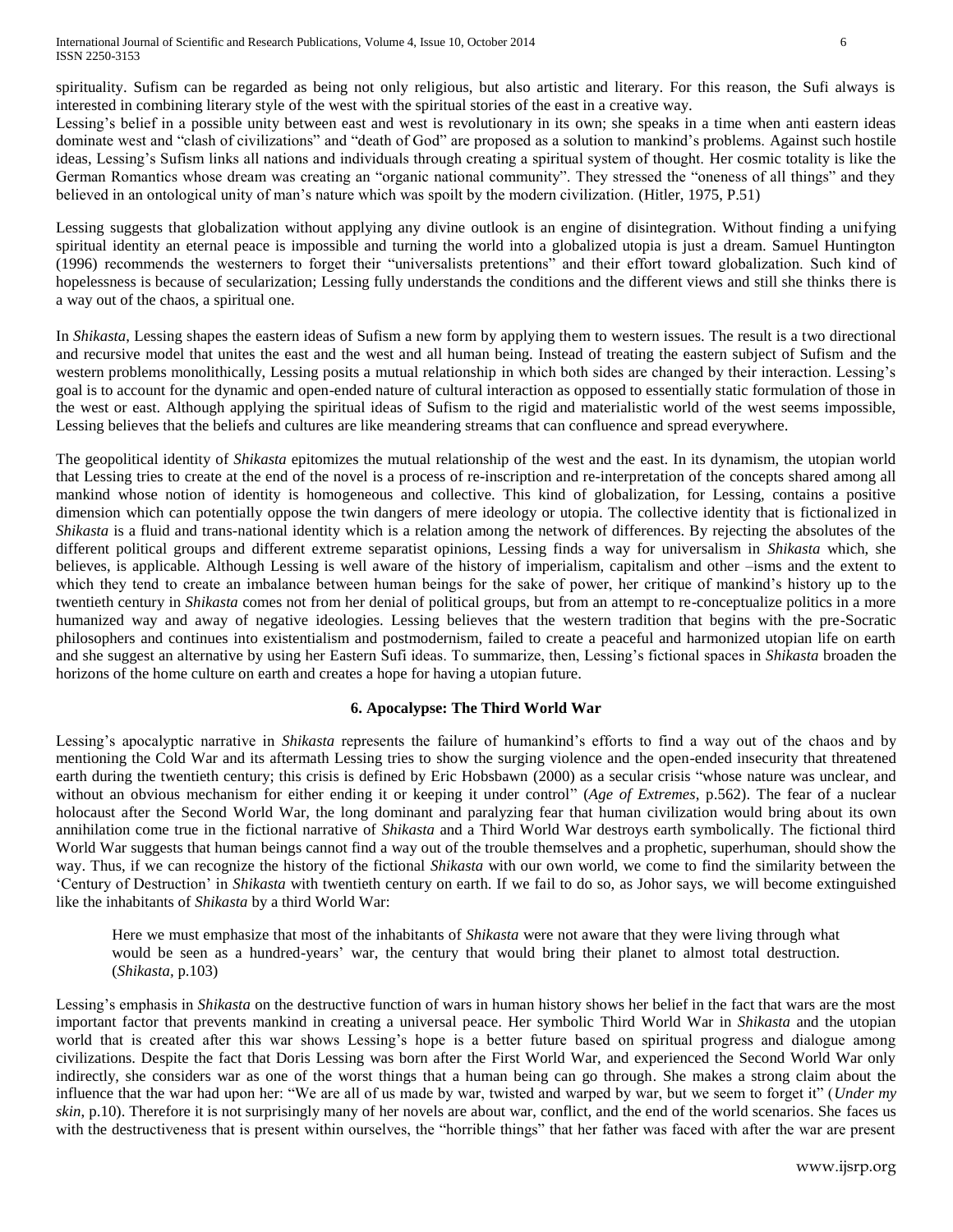International Journal of Scientific and Research Publications, Volume 4, Issue 10, October 2014 7 ISSN 2250-3153

in all of us "but the war had made them worse, that was all" (ibid, p.7). Lessing's space fictions, specially *Shikasta*, serve as a sort of warning about the destruction that we will face if we do not stop and think that war is the worst thing that can ever happen: "If we make war impossible the world will be full of whole and healthy and sane and marvelous people who... In my mind I lived in utopias, part from literature and part the obverse of what I actually lived in" (ibid, p.156).

Lessing's view of history, like that of Blake and Yeats, is apocalyptic in the sense that all of them believe that when the utopian future comes it is final and everlasting. Such a belief is based on the religious books like Bible and Koran which is best represented in Lessing's Sufi ideology. Lessing in *Shikasta* depicts this fact in a future when the evil would be expunged and history would end in a utopia; an atomic third World War extinguishes the ninety-nine percent of the population of the earth and just a *few select* are survived and they, by the help of the envoys of *Canopus*, establish the current of SOWF, the substance-of-*we*-feeling. This sense of apocalypse and final utopian future is also expressed by Yeats in his *The Land of Heart's Desire* (1894); Yeats believes that God "at the end/ Shall pull apart the pale ribs of the moon/ And quench the stars in the ancestral night;" (p.10) he also adds that when the "last autumn" is over men's hearts and the nature "grow gentle as time fades into eternity."

Lessing observes the societies in collapse and finds out that the unleashed consequences of modernization make the earth into a dystopia forever and the civilization soon will be consumed by what Robert Kaplan (2000) calls "the coming anarchy" and earth in the near future will be nothing but a "planet of slums" in Mike Davis' (2004) words. This end of the world narratives by different thinkers are described in Lessing's prophetic novel*.* The chaotic and dystopian landscape imagined for the post Cold War era by Kaplan, Davis, Huntington and others is imagined decades in advance by Lessing in her *Shikasta*.

The emphasize of *Shikasta's* narrative on the ongoing and runway crisis, and the catastrophes of the end of the world events shape the pessimistic narrative of the future of the earth if no solution is suggested out of the dystopia. Lessing looks beyond the pressing nuclear threats in order to attend to a wider field of threats which have their roots in the fundamental operations of society; therefore, she suggests that any effort to change the present situation should be fundamental and she proposes a third World War. After the war *the few select* that are survived are those humble people who practice Lessing's Sufi principles and adhere to her message. In all religions such a reward is honored to the selected ones after the apocalypse:

Blessed are the poor in spirit, for theirs is the kingdom of heaven. Blessed are those who mourn, for they shall be comforted. Blessed are the meek, for they shall inherit the earth. (*Matthew*, 5:3–11)

## **7. Second Coming: Paradise Regained**

Lessing's solution to end the dystopian life on earth in *Shikasta* is creating a golden age to follow after the symbolic destruction of a world grown tawdry and horrible. Total change requires a total solution and the symbolic total destruction of earth is proposed through some mysterious cosmic process and transforms the dystopian earth into a New Jerusalem, a world of unity and peace. Lessing, as the utopian prophet of the contemplative mode, sees the decay of the old world and the coming of a new as a foreordained certainty. Her utopia is a world in which competing passions and beliefs are eliminated in order that harmony and equilibrium prevail.

One of the characteristics of Lessing's later novels when she was practicing Sufism in her fiction is her faith and hope in human salvation. Although such kind of faith and hope can be attributed to Sufism, but Galin (1997) believes that Lessing does not write merely Sufi novels and she is not a writer of one convention. Lessing is not a Britain writer, Rhodesian, Iranian, Christian, or Muslim, nor is she a pessimist western writer or a pure eastern spiritual novelist; Lessing is like an inquisitor; a prophet who by questioning the prevalent condition tries to introduce new way of communication between all human beings. Lessing's jovial way of life also proves her true understanding of life as she says: "I don't understand people being bored. I find life so enormously exciting all the time. I enjoy everything enormously." (Ingersoll, 1994, p.12)

One of the main features of Lessing's dealings with religion in the context of the broader discussion of ideology is her notion of apocalyptic. In the scene when the Third World War is occurring Lessing gives the reader a sense of the end of the world by describing an atomic war. The apocalyptic feeling of the reader has two diverse functions that include the two extremes of complete obliteration and the inauguration of a new age, of the end of the history and its beginning *anew* on an entirely different plane. Symbolically, the atomic bomb kills ninety-nine percent of the people and a new utopian era begins. The utopian world begins after the atomic bombardment and a new community that is formed around the apocalyptic vision is shaped. In *Shikasta*, Lessing portrays this atomic holocaust as a spaceship air raid. Johor, the emissary from Canopus, reports:

We went back to the cities. [...] In each were a few people who could hear us, and these we told to leave at once with any who would listen to them. […] Having made sure of the safety of those who could be saved, we signaled in the space-fleet, and the cities were blasted into oblivion. (*Shikasta*, pp.107, 108)

In *Shikasta*, Lessing shows how *Rohanda* collapses from a lack of SOWF and how mankind, in the midst of cultural rot, finds itself faced with two alternatives: the evil *Shammat* or radical change. By suggesting a second stage of mysticism and creating a fantastic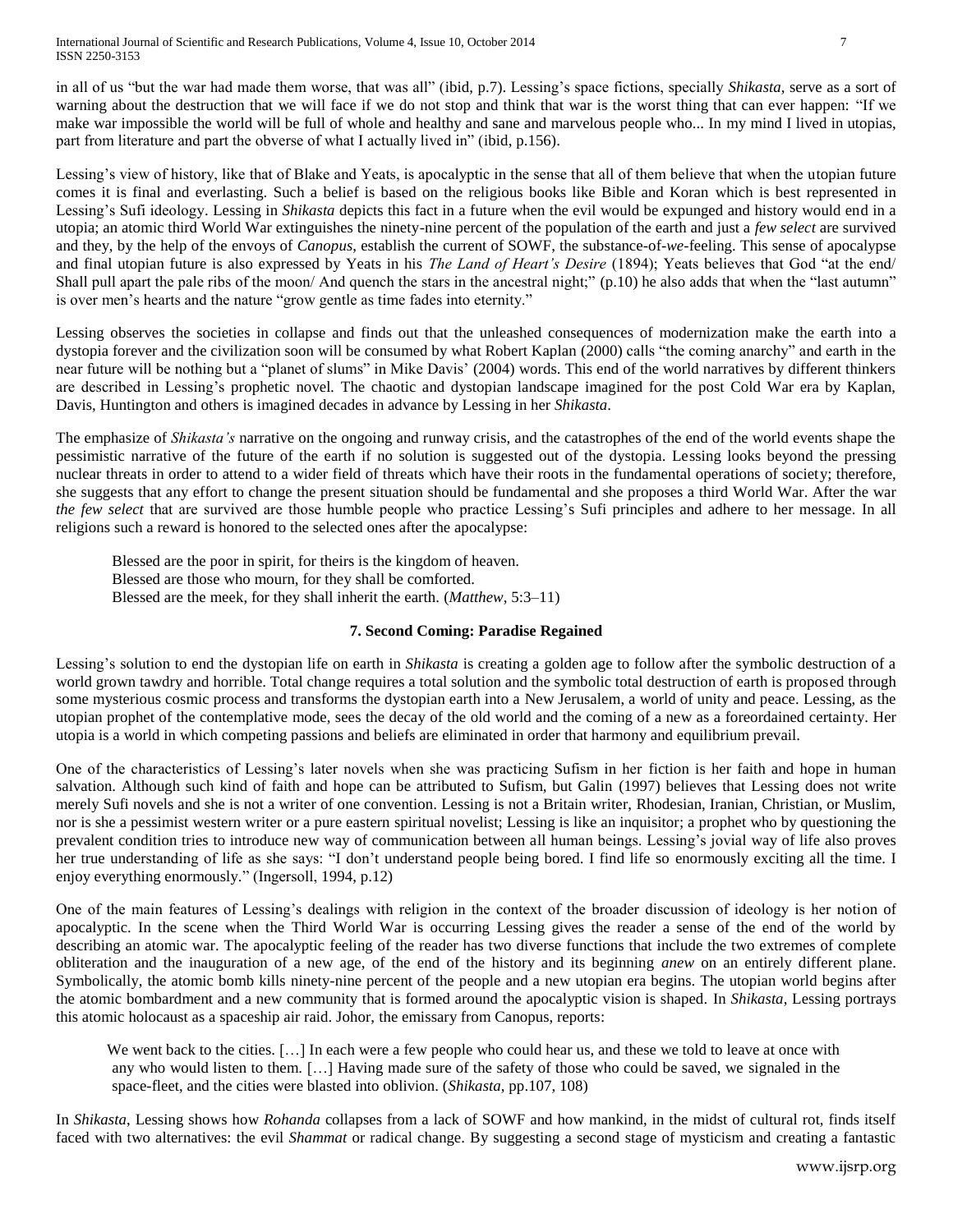world again, Lessing finds a cure for the upheavals of the twentieth century. The intention of creating the final ideal world is to fuse the two worlds of *Rohanda* and *Shikasta* into one new and different universe; a new everlasting ideal world that uses both the idealism of *Rohanda* and the experience of *Shiksta* amidst chaos. This is experienced as a considering the text as a whole. By playing the role of a spiritual seer, Lessing is successful in turning the two different worlds into a perfect and harmonious one.

## **8. Conclusion**

The Night passed and our talk did not end: What sin was the night's? It was our speech which was too long.

-Jalal al-Din Rumi, *Table-Talk*

In *Shikasta,* Lessing uses a combination of scientific, historical, and literary elements with Sufism to create a discourse which urges a competent reader to investigate and understand the history of the earth as a construct created by transgressing the borders of reality and by entering the realms of imagination or the worlds we finally build in our interpretation of our inner self and the outer space. For doing so, Lessing applies a deep spiritual insight into the collective consciousness and the past of humanity in order to either obliterate or cope with the reality of world around herself and to trigger a heartrending view toward the world. The way Lessing puts together the pieces of the story depends on her previous experiences with the Sufi ideology and also this representation is faithful to the real history of the world. Thus, the reader can recreate the true history of the world out of the tumultuous world of Lessing's novel beset by spiritual representation of such a world and haunted by the Sufi doctrines. The spiritual representation of the history of the world breathes novelty and flavor to the mere linear events, creating an original account of the history of the world.

Lessing, as a prophet and a seer, gives the inevitable need for a total change a boost through her wholesale condemnations of the present state of the earth. Lessing's vision of a utopian future is a peculiar mix of utopianism, dystopianism, and spiritualism. Expressing, as it does, many utopian hopes and desires, *Shikasta* contains a muted critique of the current social and political order. Yet in accepting the possibility of change through spiritual unity and collective human action, Lessing softens her critique and situates her utopia in human reach. This is to say that the kind of utopia, dystopia, and spiritual dialectics that is found in Lessing's *Shikasta* is peculiar to her novel alone because of ending with a different ending.

#### **Notes**

1. Jalal al-Din Muhammad Rumi (1207-1273) was one the foremost and celebrated poets and Sufi figures in the Muslim world whose Sufi thoughts and practices gave rise to the famous 'whirling dervishes'.

2. The *Gulistan* (Rose Garden) and *Bustan* (Orchard) of Saadi of Shiraz (1184-1291) are two classics of Sufism and Persian literature which provide the moral and ethical basis of the reading of millions, in Iran, India, Pakistan, Afghanistan, and Central Asia.

3. Idris Shah (1924-1996) was a modern Sufi teacher in the west. Doris Lessing discovered his school of Sufism in the 1960's and Shah's ideas were a source of inspiration for Lessing in her space fiction.

#### **Works Cited**

- [1] Carr, David (2001). *Narrative and the real world: An argument for continuity*. Wiley: Wesleyan University.
- [2] Davis, Mike. (2004) "Planet of Slums." New Left Review 26 (Mar-Apr.: 5-34.)
- [3] Draine, Betsy. Substance Under Pressure: Artistic Coherence and Evolving Form in the Novels of Doris Lessing. Madison: University of Wisconsin P, 1983. Print.
- [4] Edwards, Lee R. (1984) *Psyche as Hero: Female Heroism and Fictional Form*. Middletown, Connecticut: Wesleyan University Press.
- [5] Ellmann, Richard (1948). *"Yeats: The Man and the Masks"*. New York: Macmillan.
- [6] Fishburn, Katherine. (1985). The Unexpected Universe of Doris Lessing: A Study in Narrative Technique. Contributions to the Study of Science Fiction and Fantasy, 17. Westport: Greenwood.
- [7] Galin, Müge. Between East and West: Sufism in the Novels of Doris Lessing. Albany: State U of New York P, 1997. Print.
- [8] Hardin N. S. (2003). The Sufi teaching story and Doris Lessing. *Twentieth-Century Literature*. 23(3), 314-26.
- [9] Hinchman, L.P. & Hinchman, S.K. (Eds.) (2001). *Memory, identity and community: The idea of narrative in the human sciences*. Albany, N.Y.: State University of New York Press.
- [10] Hobsbawm, Eric. (2000). The Age of Extremes: The Short Twentieth Century, 1914-1991. London: Phoenix.
- [11] Huntington, Samuel P. (1996). The Clash of Civilizations and the Remaking of World Order. New York: Simon.
- [12] Ingersoll, G. E. (1994). *Doris Lessing – Conversations*, Ontario: Ontario Review Press.
- [13] Kaplan, Robert D. (2000). The Coming Anarchy: Shattering the Dreams of the Post Cold War. New York: Random.
- [14] Knapp, Mona. (1984). *Doris Lessing*. New York: Frederick Ungar Publishing Co. Inc.
- [15] Lanser, Susan. (1981). *The Narrative Act: Points of View in Prose Fiction*. Princeton, New Jersey: Princeton University Press.
- [16] Lessing, Doris. *A Small Personal Voice: Doris Lessing Essays, Reviews, Interviews*. 1956. Ed. Paul Schlueter. New York: Vintage Book, 1975. Print.
- [17] \_\_\_\_\_\_\_. (1994). [First published 1979]. *Shikasta*[. London:](http://en.wikipedia.org/wiki/London) [Flamingo.](http://en.wikipedia.org/wiki/HarperCollins)